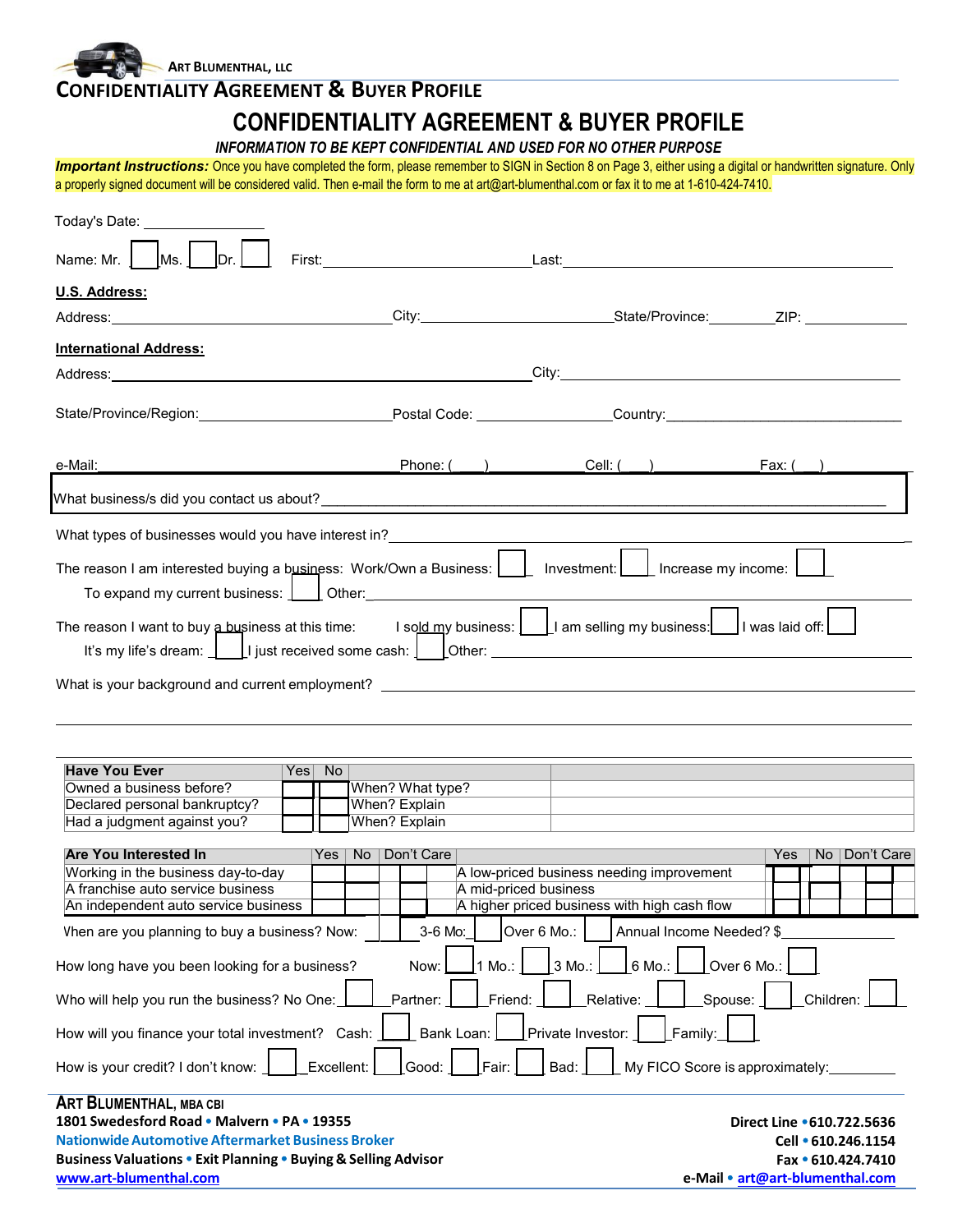

## **ESTIMATED PERSONAL FINANCIAL STATEMENT**

*Strictly Confidential*

*This section must be completed if you wish to receive the financial statements for the business.* 

| <b>Assets</b>            |                       | <b>Liabilities</b>                                                      |                       |      |
|--------------------------|-----------------------|-------------------------------------------------------------------------|-----------------------|------|
| Available Cash           |                       | Notes Payable                                                           |                       |      |
| <b>Real Estate Value</b> |                       | <b>Credit Card Balances</b>                                             |                       |      |
| IRA, 401k                |                       | <b>Real Estate Mortgages</b>                                            |                       |      |
| <b>Other Assets</b>      |                       | <b>Other Liabilities</b>                                                |                       |      |
| <b>Total Assets</b>      | Automatically<br>Sums | 0.00 Total Liabilities                                                  | Automatically<br>Sums | 0.00 |
|                          |                       | <b>Approximate Net Worth (Please Calculate Assets - Liabilities) \$</b> | 0.00                  |      |

# **CONFIDENTIALITY AGREEMENT, AGENCY DISCLOSURE & RECORD OF SHOWING**

**Art Blumenthal, LLC ("Broker") agreement with the Seller requires that a Confidentiality Agreement, Evidence of Financial Ability and General Background Information be obtained before disclosing the name and location of the Seller's business.**  This information will be kept confidential. In consideration of the Broker providing the information on the business for sale, I/We (hereafter singular shall include plural) understand and agree:

**1. Non-Disclosure of Information:** Buyer understands that all of the information provided on any business or property is proprietary and confidential and that disclosing such information may be damaging to the business, the owners and employees. Buyer agrees not to disclose for 24 months, any information regarding the business or property to any person other than the Buyer's legal counsel, accountants, lenders, or other agents or advisors to whom disclosure or access is necessary for the Buyer to evaluate the Business. Specifically Buyer agrees that he/she will not use any Confidential Information for his/her benefit or for the benefit of any person or entity, and will not permit or allow any Confidential Information to be used in competition with the Seller. In this agreement, the term "Confidential Information" means information that is not generally known about Seller or about his/her business, including without limitation, information that the Business is for sale and about Sellers' products, services, manufacturing or operating procedures, databases, business plans, marketing plans, suppliers and customer lists. Buyer shall be responsible and liable for any breach of this agreement by the Buyer or Buyer's Advisors and neither the Buyer nor these parties shall use or permit the use of Confidential Information except as may be required for the Buyer to evaluate the Business. If the Buyer does not purchase the business, Buyer at the close of negotiations will destroy or return to the Broker all information provided including all reproductions.

**2. Contact with Seller or Others:** Buyer agrees not to contact the business owners, landlords, employees, suppliers or customers or to communicate except through Broker. All correspondence, inquiries, negotiations or offers to purchase or lease any business or Real Estate presented by Broker will be conducted exclusively through Broker. Buyer shall not in any way speak with employees or directly or indirectly solicit employees for employment, nor linger or otherwise observe the business without Seller's consent.

**3. Non-Circumvention** Buyer agrees not to circumvent or interfere with Broker's contract with the Seller in any way including the consummation of the sale of the Sellers business without Broker. Buyer understands that if they interfere with the Broker's contracted right to its fee from Seller and/or consummates a sale with the Seller without Broker, that they will be personally liable to Broker for payment of the Seller's fee in accordance with the Listing Agreement between Seller and Broker. Buyer understands that should they become a partner or otherwise connected with any of the businesses shown or offered to for sale, or should they buy, trade, lease or exchange any of the businesses disclosed, then a fee will be due to Broker. Buyer understands that if they make the purchase through the Broker and that if the Broker is present at closing that they will not be liable for the fee paid by the Seller to the Broker.

**4. Information Provided:** Buyer/s understand that all the information provided regarding the businesses or property is supplied by the Sellers or prepared for the Sellers by the Broker based on information that has not been audited or verified in any way by Broker. Such information may include but is not limited to tax returns, financial statements, cash flow projections, adjusted income statements etc. Broker has no knowledge of the accuracy of said information and makes no warranty, expressed or implied,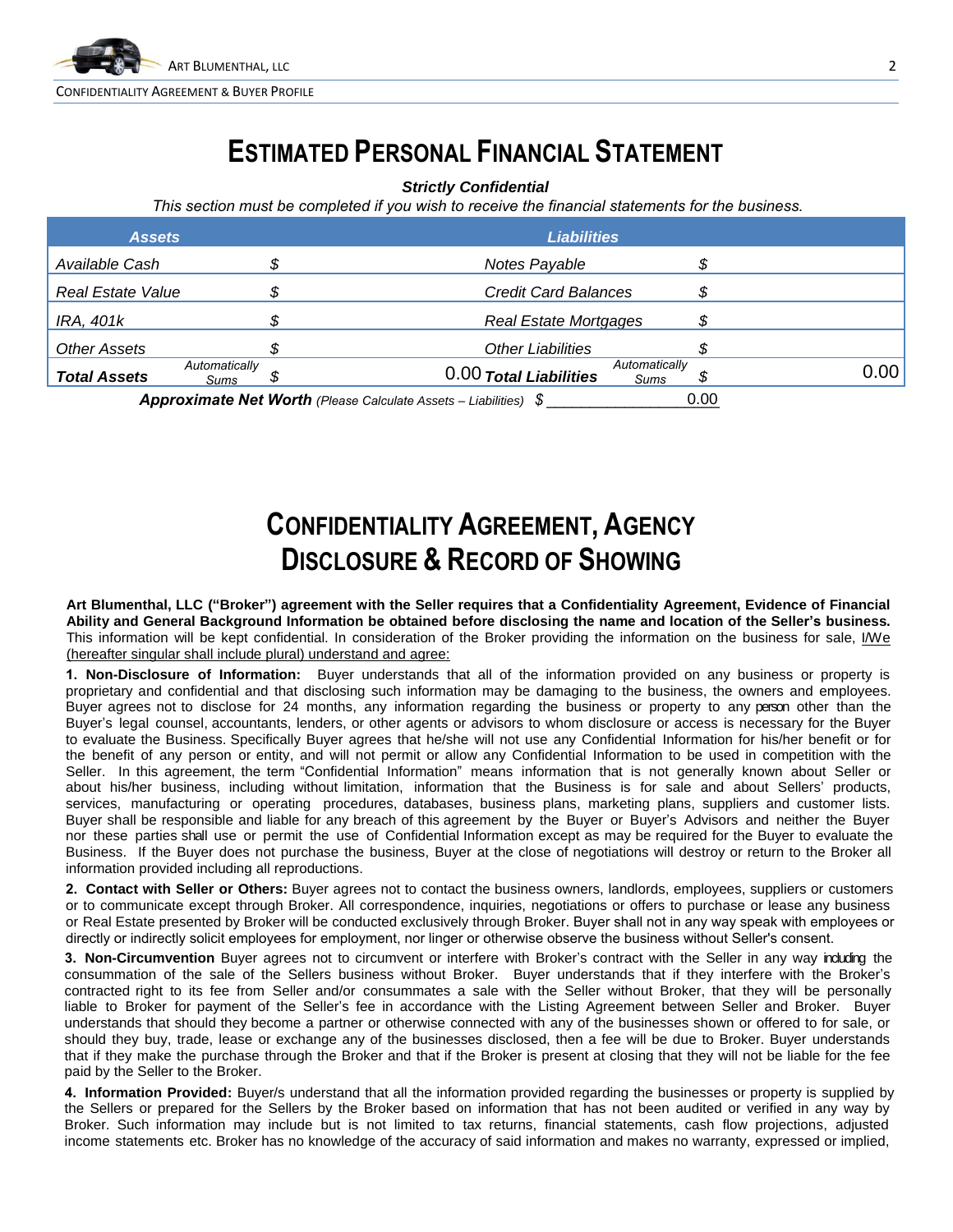

#### CONFIDENTIALITY AGREEMENT & BUYER PROFILE

as to the accuracy. Buyer/s agree to make an independent verification following acceptance of an offer by Seller of said information, and any additional information that may be requested and supplied by the Seller, prior to entering into a final agreement to purchase. Buyer/s agree that Broker is not responsible for the accuracy of any of the information that the Buyer/s receive or fail to receive, and agree to indemnify and hold Broker and its agents harmless from any and all claims or damages which may occur by reason of the inaccuracy or incompleteness.

**5. Financial Statement:** Buyer/s agrees to provide a financial statement and personal and business history prior to entering into an agreement to purchase a business. Buyer/s authorize the Broker and/or the Seller and/or his/her landlord to obtain through standard reporting agencies, financial and credit information about Buyer/s or the companies they represent. Information provided by Buyer/s on this form or subsequently may be shared with the Seller, Landlord, Co-Broker or Franchisor unless otherwise directed by the Buyer/s in writing.

**6. Agency and Representation:** Unless otherwise disclosed, the Broker is an agent for the Seller only.

**7. Remedies:** In the event of a breach of this Agreement by the Buyer or Buyer's agents, regardless of whether the breach was intentional, negligent or caused by a third party to whom Buyer or Buyer's agent shared Confidential Information, the Seller shall be entitled to injunctive relief and/or monetary damages, including lost profits, for any and all damages that resulted from the breach. Seller shall be entitled to all remedies at law and equity, and if Seller prevails in an action against Buyer, then Buyer shall be responsible for all reasonable attorney's fees and costs incurred by Seller in the prosecution of such action.

**8. Agreement: The undersigned certifies that the financial and background information is provided by them and is true and correct.** This legally binding agreement and its representations, warranties and promises shall survive the closing of the sale of any business or Real Estate described. Buyer/s acknowledges receipt of an exact copy of this agreement, that they have read this agreement carefully, fully understand it and constitute all of the potential owners, partners or shareholders. This agreement shall be binding on the Buyers' successors, heirs and assigns and performance under this agreement is personally guaranteed. If Buyer is an entity, the undersigned is duly authorized to sign for such entity.

|                                                                                                                       |                                                                                                                                                                                                                                       |              | Date             |
|-----------------------------------------------------------------------------------------------------------------------|---------------------------------------------------------------------------------------------------------------------------------------------------------------------------------------------------------------------------------------|--------------|------------------|
|                                                                                                                       |                                                                                                                                                                                                                                       | <b>Phone</b> |                  |
|                                                                                                                       |                                                                                                                                                                                                                                       |              | Date <b>Date</b> |
|                                                                                                                       |                                                                                                                                                                                                                                       | <b>Phone</b> |                  |
|                                                                                                                       | Digital Signature<br><u> Letter and the contract of the contract of the contract of the contract of the contract of the contract of the contract of the contract of the contract of the contract of the contract of the contract </u> |              | <b>Date Date</b> |
| Address                                                                                                               |                                                                                                                                                                                                                                       |              |                  |
| <u> 1989 - Johann Stoff, deutscher Stoff, der Stoff, der Stoff, der Stoff, der Stoff, der Stoff, der Stoff, der S</u> |                                                                                                                                                                                                                                       |              |                  |

Add your digital or hand signature above, then SAVE the completed document to computer and then email to art@art-blumenthal.com or fax to: 610-424-7410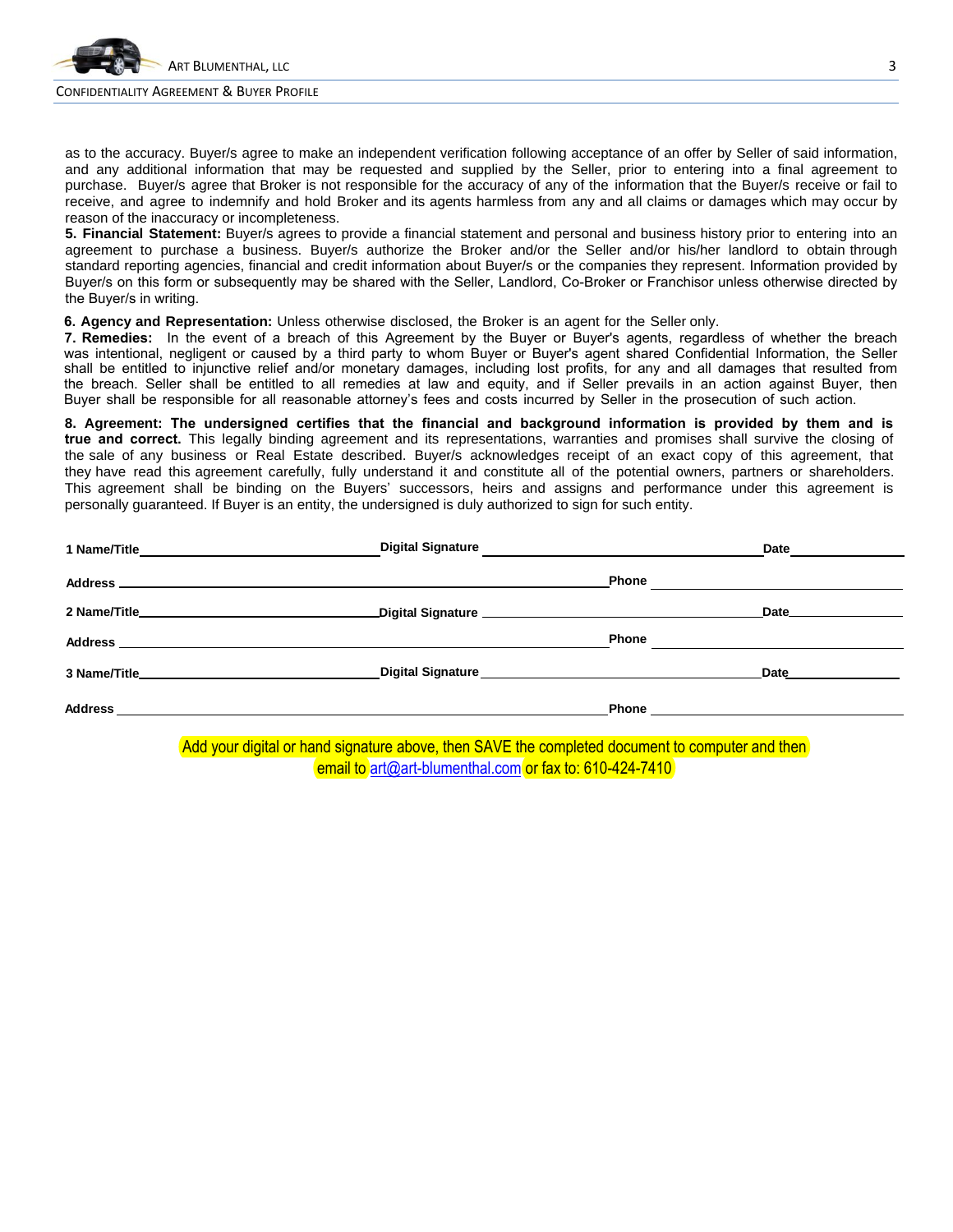

## **ADVANTAGES OF BUYING AN EXISTING BUSINESS**

- *1. Immediate cash flow*
- *2. Trained employees*
- *3. Established suppliers and credit*
- *4. Established customers and referral business*
- *5. Existing licenses and permits*
- *6. Training by the seller*
- *7. Availability of owner financing*
- *8. Actual results rather than proforma*



### **THINGS A BUYER SHOULD KNOW**

Art Blumenthal, LLC is an advisor experienced in helping you find a business that meets your individual financial goals. Like every other prospective buyer, you have a vision of being your own boss and managing your own business. An old saying in the Real Estate industry is "the three most important things a buyer should look for are location, location and location." While location is important to a successful business, be aware that track record and management round out the three components of a profitable business.

For example, let's assume that you find a business that you like and its location is adequate. However, because of poor management, the business may not have the best track record or profitability. But, if purchased for the right price and terms, this business could become very profitable creating a great way for you to achieve your vision of being a business owner.

Finally, be aware that many businesses sell for less than the original asking price. Thus, if it is a business that you like, do not be afraid to offer what you consider to be a fair and reasonable price.